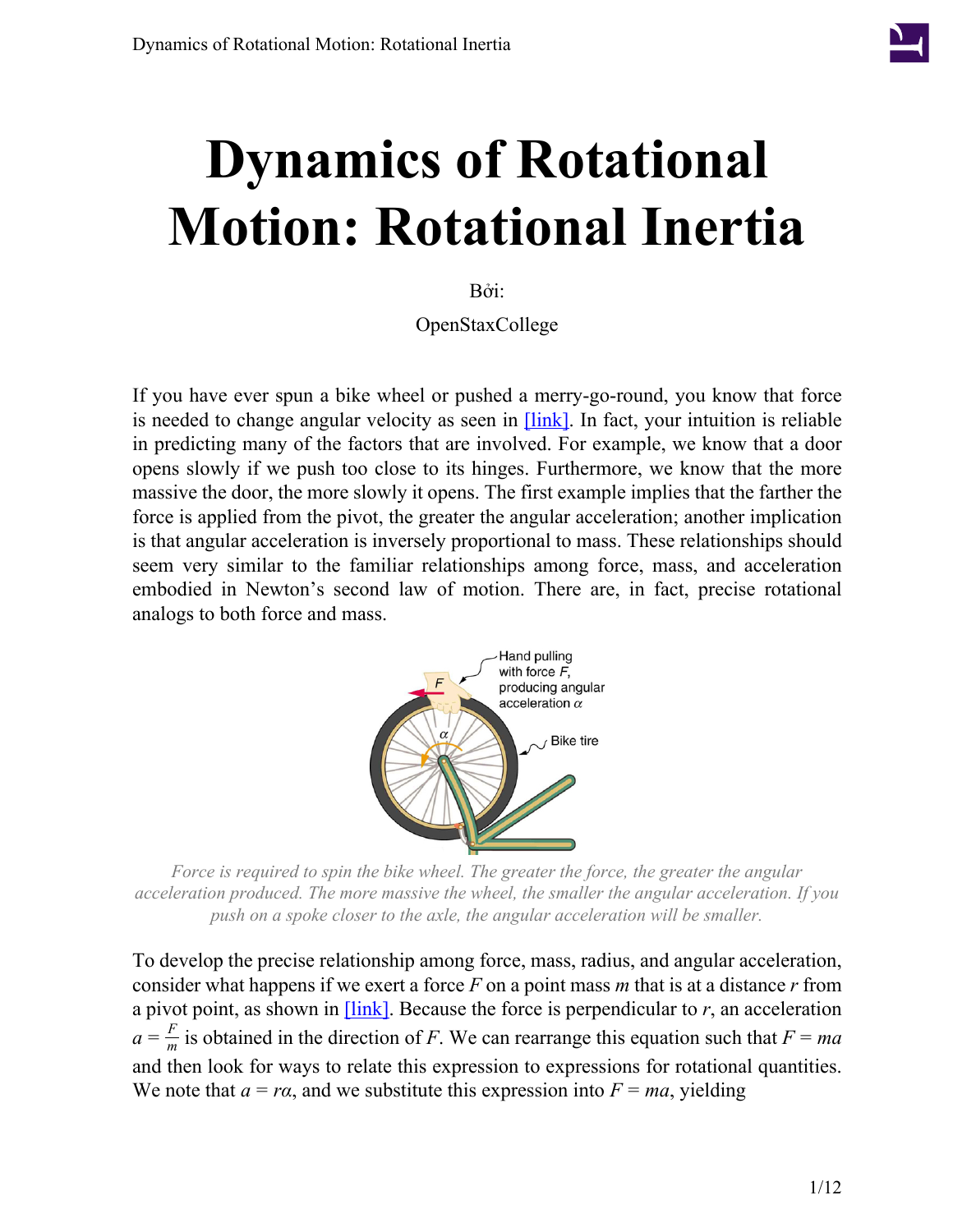$F = mr\alpha$ .

Recall that torque is the turning effectiveness of a force. In this case, because **F** is perpendicular to *r*, torque is simply  $\tau = Fr$ . So, if we multiply both sides of the equation above by *r*, we get torque on the left-hand side. That is,

$$
rF = mr^2\alpha
$$

or

$$
\tau = mr^2\alpha.
$$

<span id="page-1-0"></span>This last equation is the rotational analog of Newton's second law  $(F = ma)$ , where torque is analogous to force, angular acceleration is analogous to translational acceleration, and  $mr^2$  is analogous to mass (or inertia). The quantity  $mr^2$  is called the rotational inertia or moment of inertia of a point mass *m* a distance *r* from the center of rotation.



*An object is supported by a horizontal frictionless table and is attached to a pivot point by a cord that supplies centripetal force. A force F is applied to the object perpendicular to the radius r, causing it to accelerate about the pivot point. The force is kept perpendicular to r.*

Making Connections: Rotational Motion Dynamics

Dynamics for rotational motion is completely analogous to linear or translational dynamics. Dynamics is concerned with force and mass and their effects on motion. For rotational motion, we will find direct analogs to force and mass that behave just as we would expect from our earlier experiences.

# **Rotational Inertia and Moment of Inertia**

Before we can consider the rotation of anything other than a point mass like the one in [\[link\],](#page-1-0) we must extend the idea of rotational inertia to all types of objects. To expand our concept of rotational inertia, we define the moment of inertia *I* of an object to be the sum of  $mr^2$  for all the point masses of which it is composed. That is,  $I = \sum mr^2$ . Here *I* is analogous to *m* in translational motion. Because of the distance *r*, the moment of inertia for any object depends on the chosen axis. Actually, calculating *I* is beyond the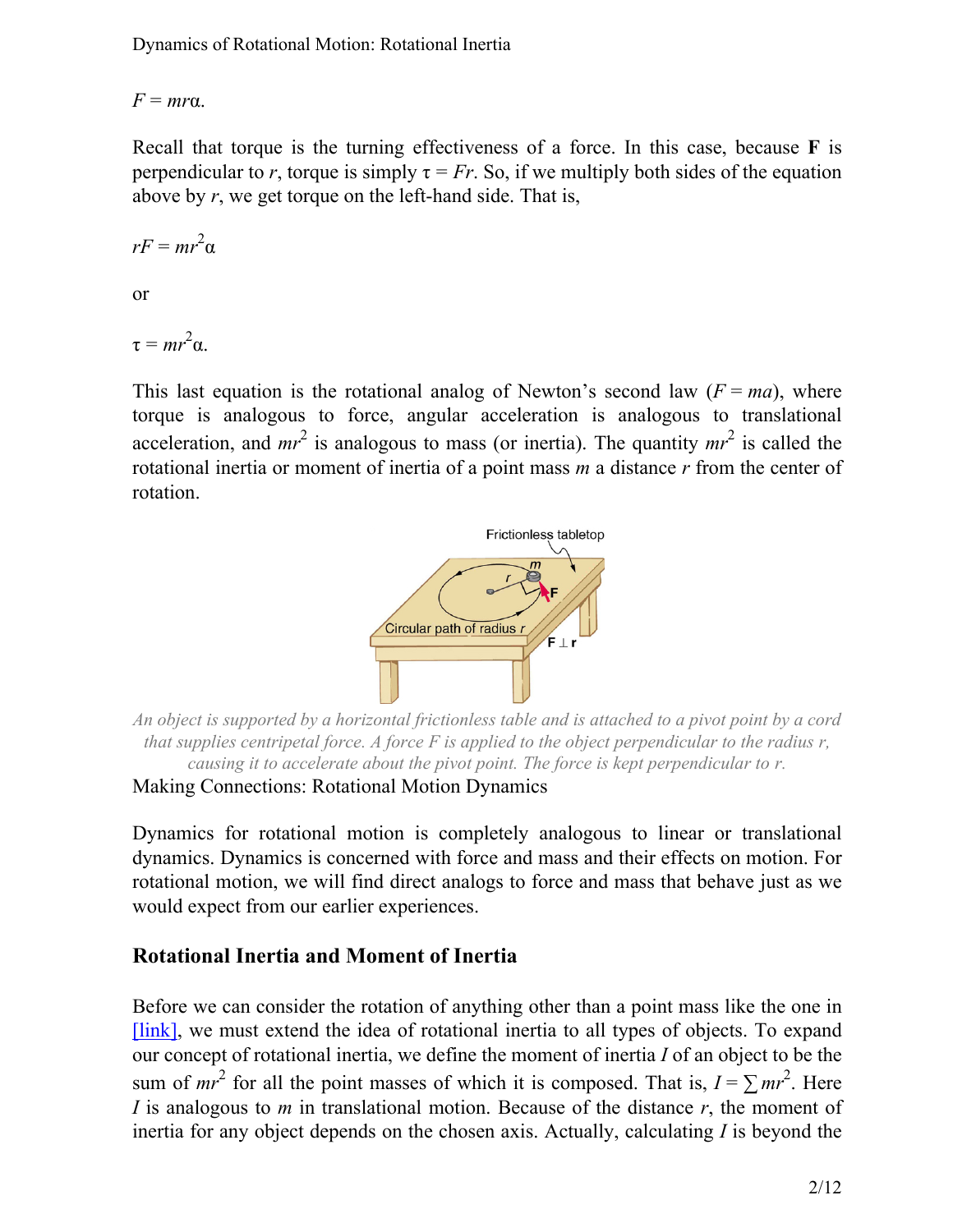scope of this text except for one simple case—that of a hoop, which has all its mass at the same distance from its axis. A hoop's moment of inertia around its axis is therefore  $MR^2$ , where *M* is its total mass and *R* its radius. (We use *M* and *R* for an entire object to distinguish them from *m* and *r* for point masses.) In all other cases, we must consult [\[link\]](#page-4-0) (note that the table is piece of artwork that has shapes as well as formulae) for formulas for *I* that have been derived from integration over the continuous body. Note that *I* has units of mass multiplied by distance squared (kg  $\cdot$  m<sup>2</sup>), as we might expect from its definition.

The general relationship among torque, moment of inertia, and angular acceleration is

net  $\tau = I\alpha$ 

or

 $\alpha = \frac{\text{net } \tau}{l}$ *I* ,

where net  $\tau$  is the total torque from all forces relative to a chosen axis. For simplicity, we will only consider torques exerted by forces in the plane of the rotation. Such torques are either positive or negative and add like ordinary numbers. The relationship in  $\tau = I\alpha$ ,  $\alpha = \frac{\text{net } \tau}{I}$  $\frac{dI\tau}{I}$  is the rotational analog to Newton's second law and is very generally applicable. This equation is actually valid for *any* torque, applied to *any* object, relative to *any* axis.

As we might expect, the larger the torque is, the larger the angular acceleration is. For example, the harder a child pushes on a merry-go-round, the faster it accelerates. Furthermore, the more massive a merry-go-round, the slower it accelerates for the same torque. The basic relationship between moment of inertia and angular acceleration is that the larger the moment of inertia, the smaller is the angular acceleration. But there is an additional twist. The moment of inertia depends not only on the mass of an object, but also on its *distribution* of mass relative to the axis around which it rotates. For example, it will be much easier to accelerate a merry-go-round full of children if they stand close to its axis than if they all stand at the outer edge. The mass is the same in both cases; but the moment of inertia is much larger when the children are at the edge.

## Take-Home Experiment

Cut out a circle that has about a 10 cm radius from stiff cardboard. Near the edge of the circle, write numbers 1 to 12 like hours on a clock face. Position the circle so that it can rotate freely about a horizontal axis through its center, like a wheel. (You could loosely nail the circle to a wall.) Hold the circle stationary and with the number 12 positioned at the top, attach a lump of blue putty (sticky material used for fixing posters to walls)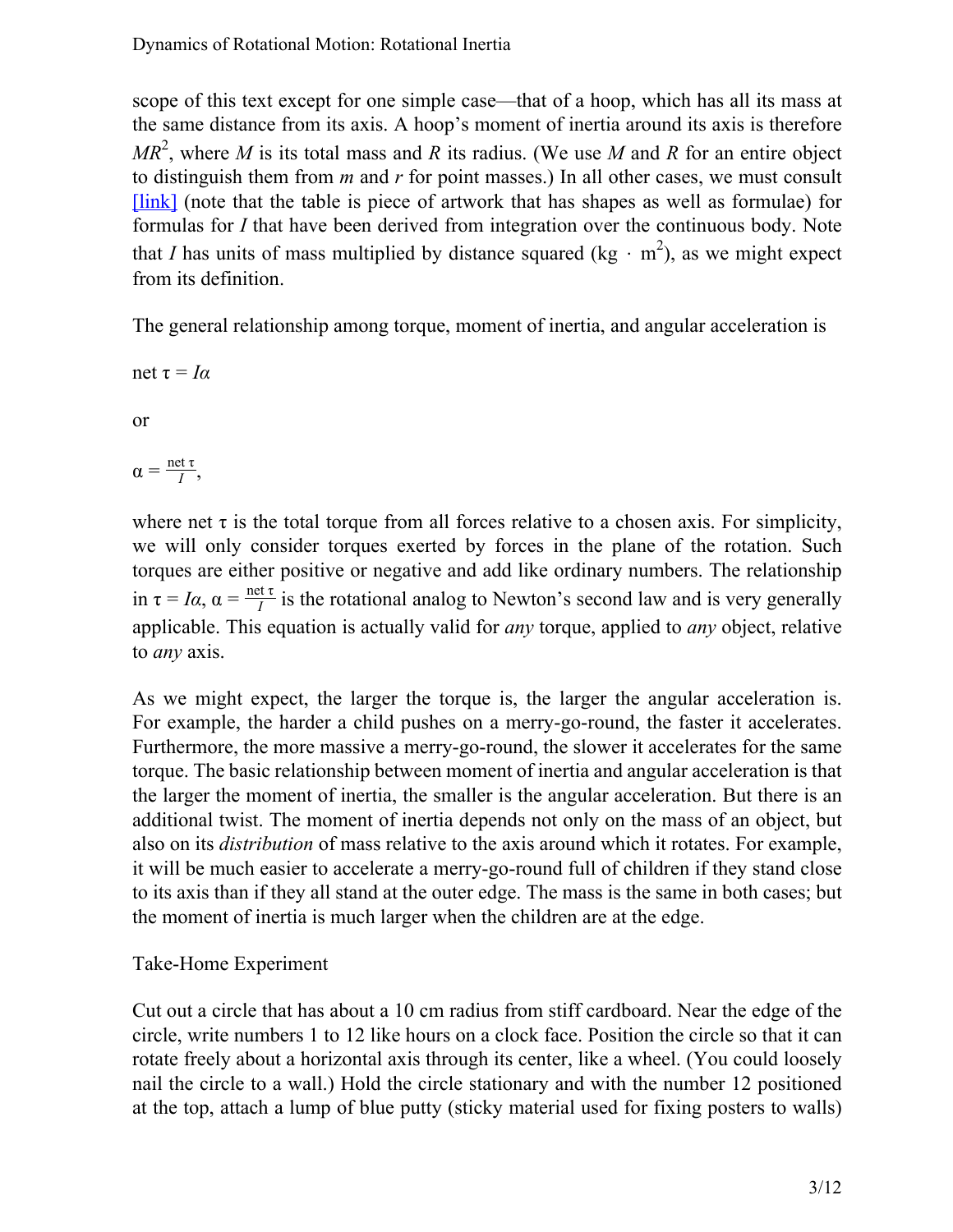at the number 3. How large does the lump need to be to just rotate the circle? Describe how you can change the moment of inertia of the circle. How does this change affect the amount of blue putty needed at the number 3 to just rotate the circle? Change the circle's moment of inertia and then try rotating the circle by using different amounts of blue putty. Repeat this process several times.

Problem-Solving Strategy for Rotational Dynamics

- 1. *Examine the situation to determine that torque and mass are involved in the rotation*. Draw a careful sketch of the situation.
- 2. *Determine the system of interest*.
- 3. *Draw a free body diagram*. That is, draw and label all external forces acting on the system of interest.
- 4. *Apply net*  $\tau = I\alpha$ ,  $\alpha = \frac{net \tau}{I}$ *I , the rotational equivalent of Newton's second law, to solve the problem*. Care must be taken to use the correct moment of inertia and to consider the torque about the point of rotation.
- 5. *As always, check the solution to see if it is reasonable*. Making Connections

In statics, the net torque is zero, and there is no angular acceleration. In rotational motion, net torque is the cause of angular acceleration, exactly as in Newton's second law of motion for rotation.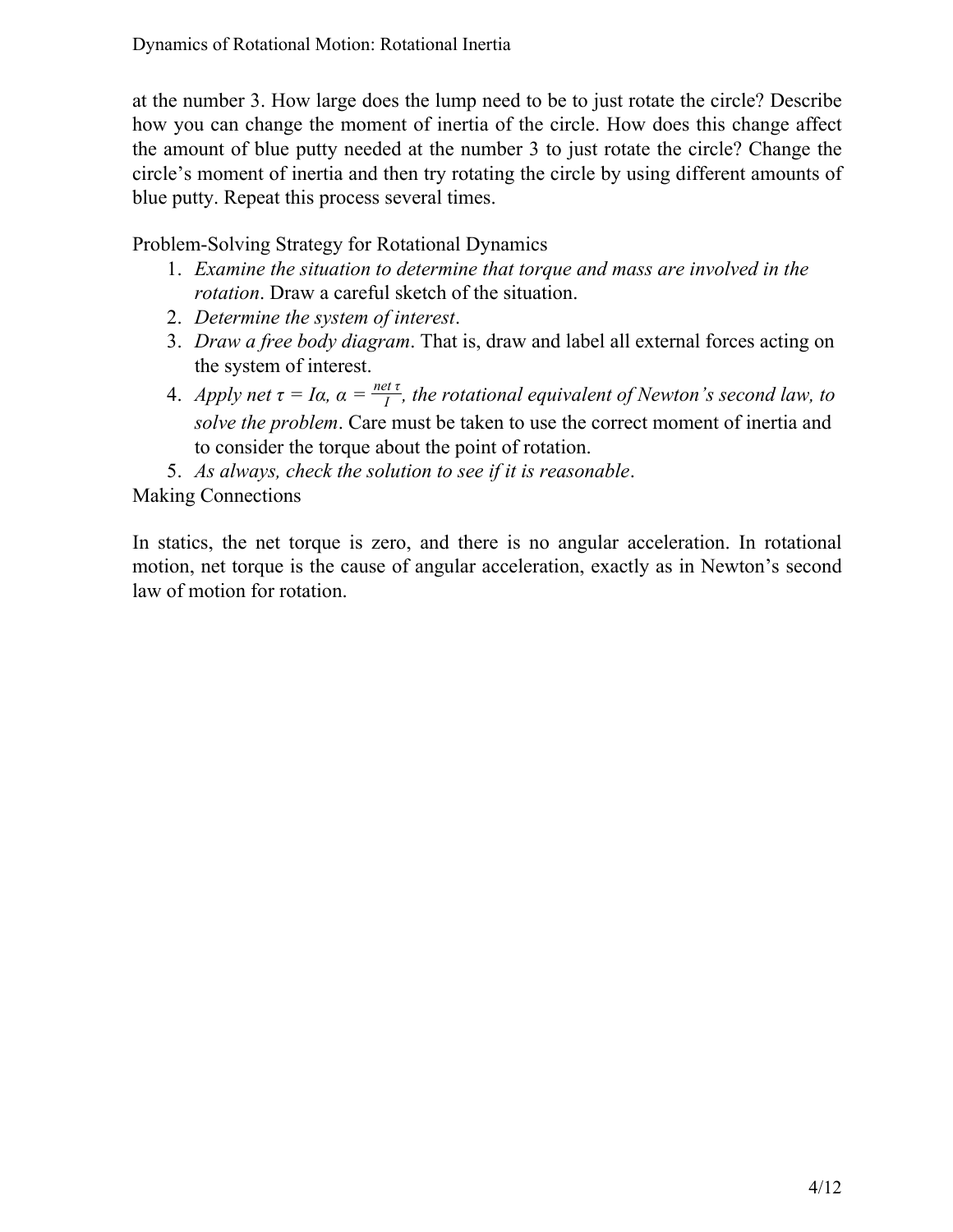<span id="page-4-0"></span>

Calculating the Effect of Mass Distribution on a Merry-Go-Round

<span id="page-4-1"></span>Consider the father pushing a playground merry-go-round in [\[link\]](#page-4-1). He exerts a force of 250 N at the edge of the 50.0-kg merry-go-round, which has a 1.50 m radius. Calculate the angular acceleration produced (a) when no one is on the merry-go-round and (b) when an 18.0-kg child sits 1.25 m away from the center. Consider the merry-go-round itself to be a uniform disk with negligible retarding friction.

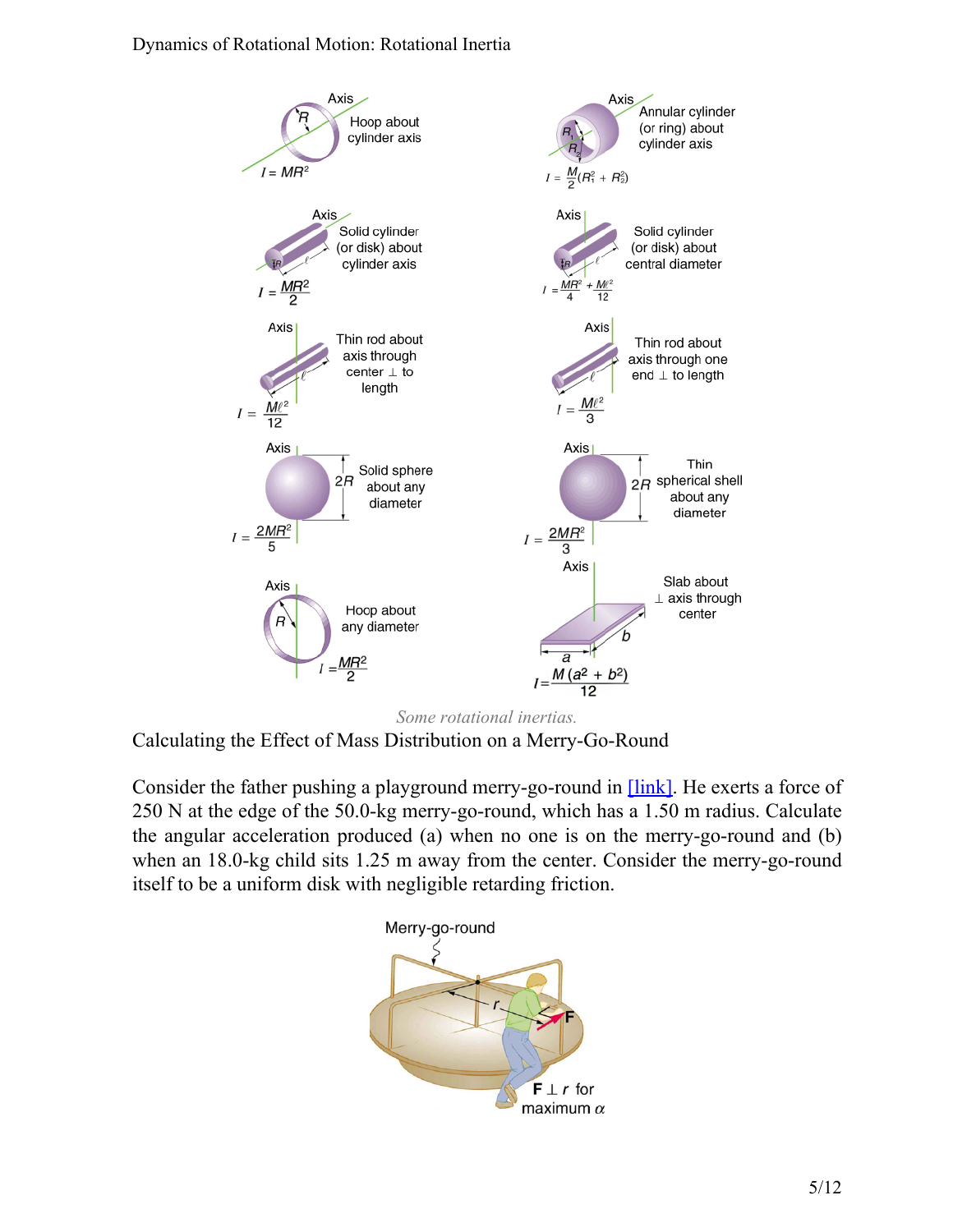*A father pushes a playground merry-go-round at its edge and perpendicular to its radius to achieve maximum torque.*

### **Strategy**

Angular acceleration is given directly by the expression  $\alpha = \frac{\text{net } \tau}{l}$  $\frac{2i\,\tau}{I}$  :

$$
\alpha = \frac{\tau}{I}.
$$

To solve for  $\alpha$ , we must first calculate the torque  $\tau$  (which is the same in both cases) and moment of inertia *I* (which is greater in the second case). To find the torque, we note that the applied force is perpendicular to the radius and friction is negligible, so that

$$
\tau = rF \sin \theta = (1.50 \text{ m})(250 \text{ N}) = 375 \text{ N} \cdot \text{m}.
$$

#### **Solution for (a)**

The moment of inertia of a solid disk about this axis is given in [\[link\]](#page-4-0) to be

$$
\frac{1}{2}MR^2,
$$

where  $M = 50.0$  kg and  $R = 1.50$  m, so that

$$
I = (0.500)(50.0 \text{ kg})(1.50 \text{ m})^2 = 56.25 \text{ kg} \cdot \text{m}^2.
$$

Now, after we substitute the known values, we find the angular acceleration to be

$$
\alpha = \frac{\tau}{I} = \frac{375 \text{ N} \cdot \text{m}}{56.25 \text{ kg} \cdot \text{m}^2} = 6.67 \frac{\text{rad}}{\text{s}^2}.
$$

### **Solution for (b)**

We expect the angular acceleration for the system to be less in this part, because the moment of inertia is greater when the child is on the merry-go-round. To find the total moment of inertia *I*, we first find the child's moment of inertia  $I_c$  by considering the child to be equivalent to a point mass at a distance of 1.25 m from the axis. Then,

$$
I_c = MR^2 = (18.0 \text{ kg})(1.25 \text{ m})^2 = 28.13 \text{ kg} \cdot \text{m}^2
$$
.

The total moment of inertia is the sum of moments of inertia of the merry-go-round and the child (about the same axis). To justify this sum to yourself, examine the definition of *I*: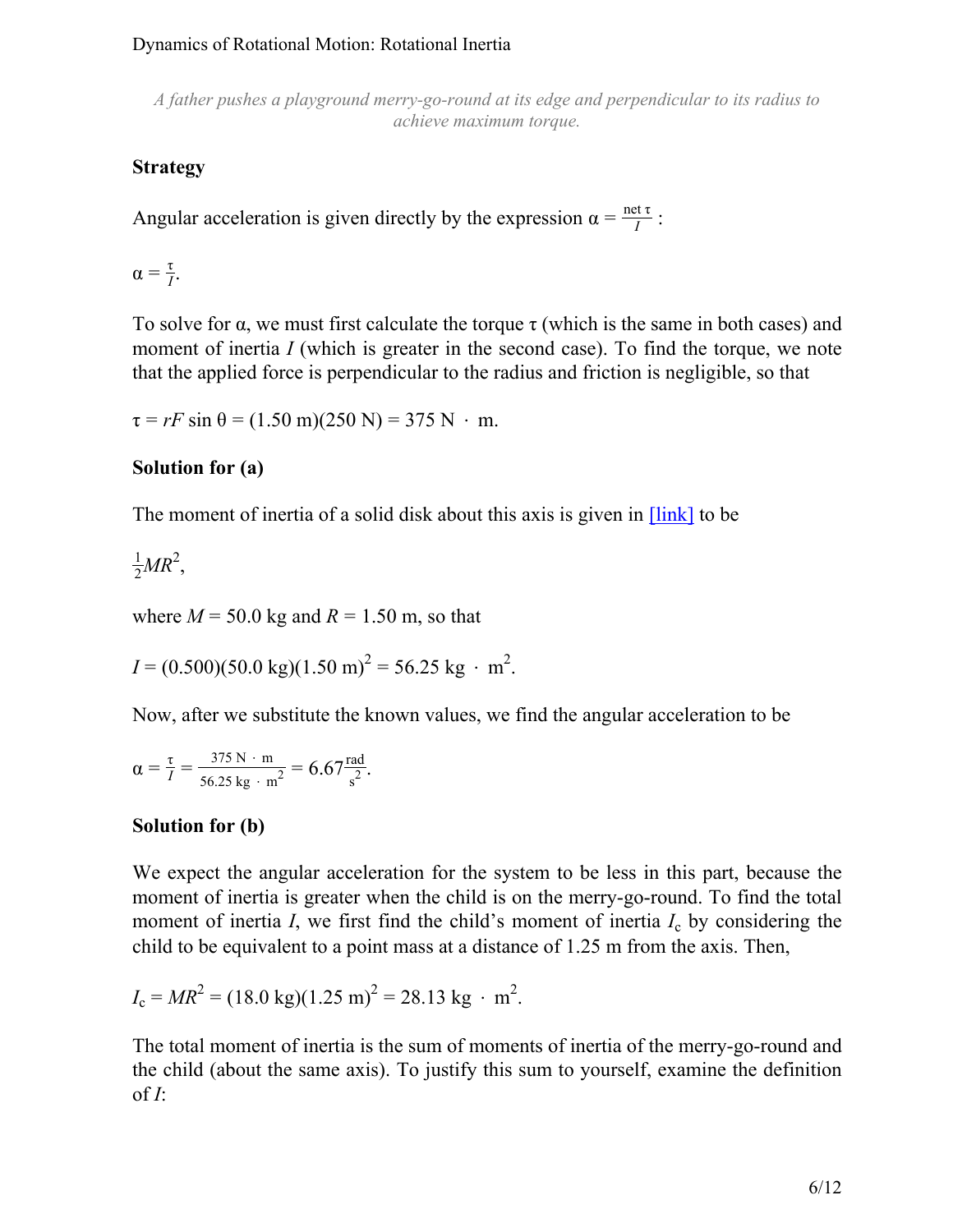$I = 28.13 \text{ kg} \cdot \text{m}^2 + 56.25 \text{ kg} \cdot \text{m}^2 = 84.38 \text{ kg} \cdot \text{m}^2$ .

Substituting known values into the equation for  $\alpha$  gives

$$
\alpha = \frac{\tau}{I} = \frac{375 \text{ N} \cdot \text{m}}{84.38 \text{ kg} \cdot \text{m}^2} = 4.44 \frac{\text{rad}}{\text{s}^2}.
$$

## **Discussion**

The angular acceleration is less when the child is on the merry-go-round than when the merry-go-round is empty, as expected. The angular accelerations found are quite large, partly due to the fact that friction was considered to be negligible. If, for example, the father kept pushing perpendicularly for 2.00 s, he would give the merry-go-round an angular velocity of 13.3 rad/s when it is empty but only 8.89 rad/s when the child is on it. In terms of revolutions per second, these angular velocities are 2.12 rev/s and 1.41 rev/s, respectively. The father would end up running at about 50 km/h in the first case. Summer Olympics, here he comes! Confirmation of these numbers is left as an exercise for the reader.

# Check Your Understanding

Torque is the analog of force and moment of inertia is the analog of mass. Force and mass are physical quantities that depend on only one factor. For example, mass is related solely to the numbers of atoms of various types in an object. Are torque and moment of inertia similarly simple?

No. Torque depends on three factors: force magnitude, force direction, and point of application. Moment of inertia depends on both mass and its distribution relative to the axis of rotation. So, while the analogies are precise, these rotational quantities depend on more factors.

# **Section Summary**

- The farther the force is applied from the pivot, the greater is the angular acceleration; angular acceleration is inversely proportional to mass.
- If we exert a force *F* on a point mass *m* that is at a distance *r* from a pivot point and because the force is perpendicular to *r*, an acceleration  $a = F/m$  is obtained in the direction of *F*. We can rearrange this equation such that  $F = ma$ ,

and then look for ways to relate this expression to expressions for rotational quantities. We note that  $a = ra$ , and we substitute this expression into  $F=ma$ , yielding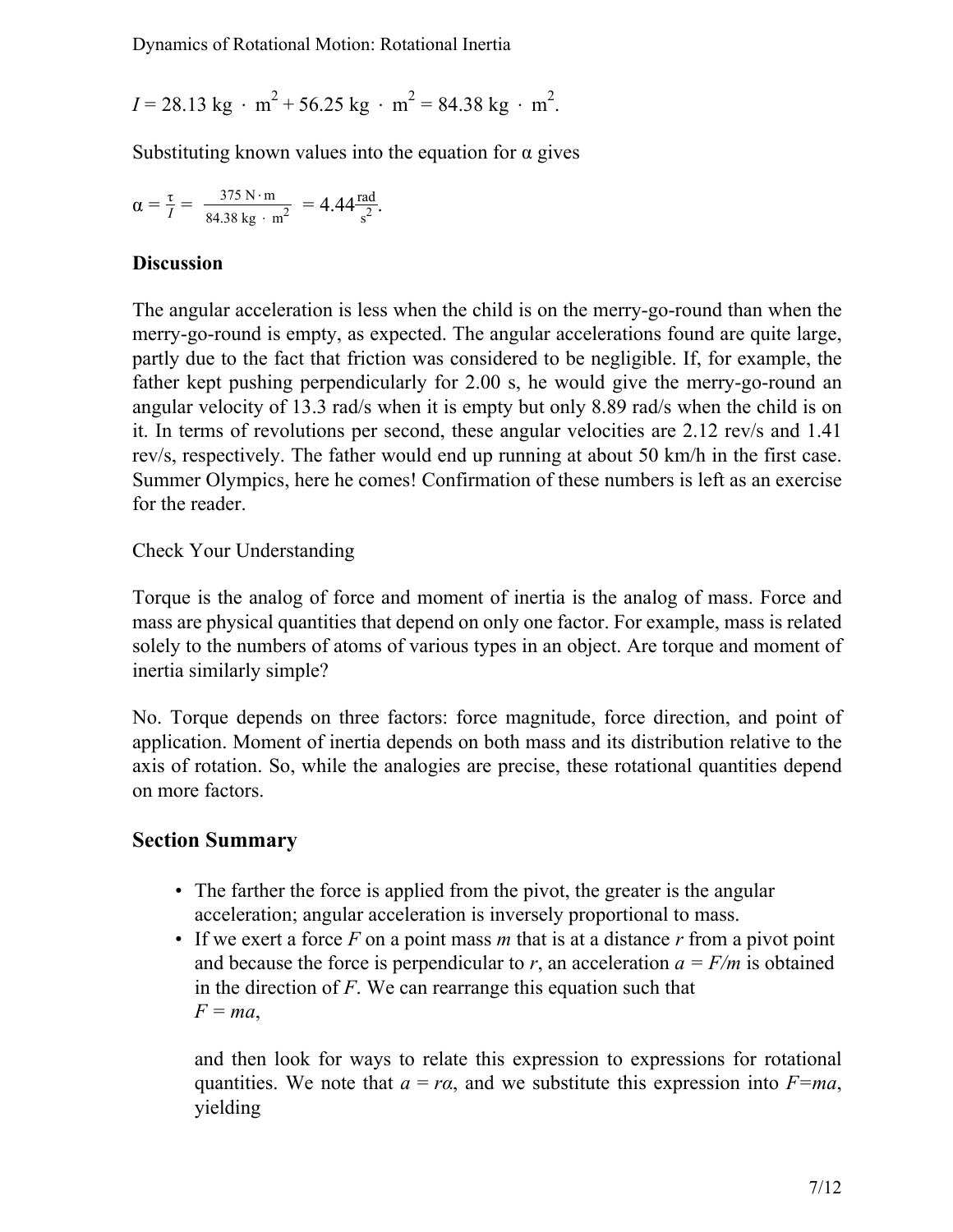*F=mrα*

• Torque is the turning effectiveness of a force. In this case, because *F* is perpendicular to *r*, torque is simply  $\tau = rF$ . If we multiply both sides of the equation above by *r*, we get torque on the left-hand side. That is,  $rF = mr^2\alpha$ 

or

 $\tau = mr^2\alpha$ .

• The moment of inertia *I* of an object is the sum of  $MR^2$  for all the point masses of which it is composed. That is,

$$
I=\sum mr^2.
$$

• The general relationship among torque, moment of inertia, and angular acceleration is

 $\tau = I\alpha$ 

or

$$
\alpha = \tfrac{\text{net } \tau}{I} \enspace .
$$

# **Conceptual Questions**

The moment of inertia of a long rod spun around an axis through one end perpendicular to its length is  $ML^2/3$ . Why is this moment of inertia greater than it would be if you spun a point mass *M* at the location of the center of mass of the rod (at *L* / 2 )? (That would be  $ML^2/4$ .)

Why is the moment of inertia of a hoop that has a mass *M* and a radius *R* greater than the moment of inertia of a disk that has the same mass and radius? Why is the moment of inertia of a spherical shell that has a mass *M* and a radius *R* greater than that of a solid sphere that has the same mass and radius?

Give an example in which a small force exerts a large torque. Give another example in which a large force exerts a small torque.

While reducing the mass of a racing bike, the greatest benefit is realized from reducing the mass of the tires and wheel rims. Why does this allow a racer to achieve greater accelerations than would an identical reduction in the mass of the bicycle's frame?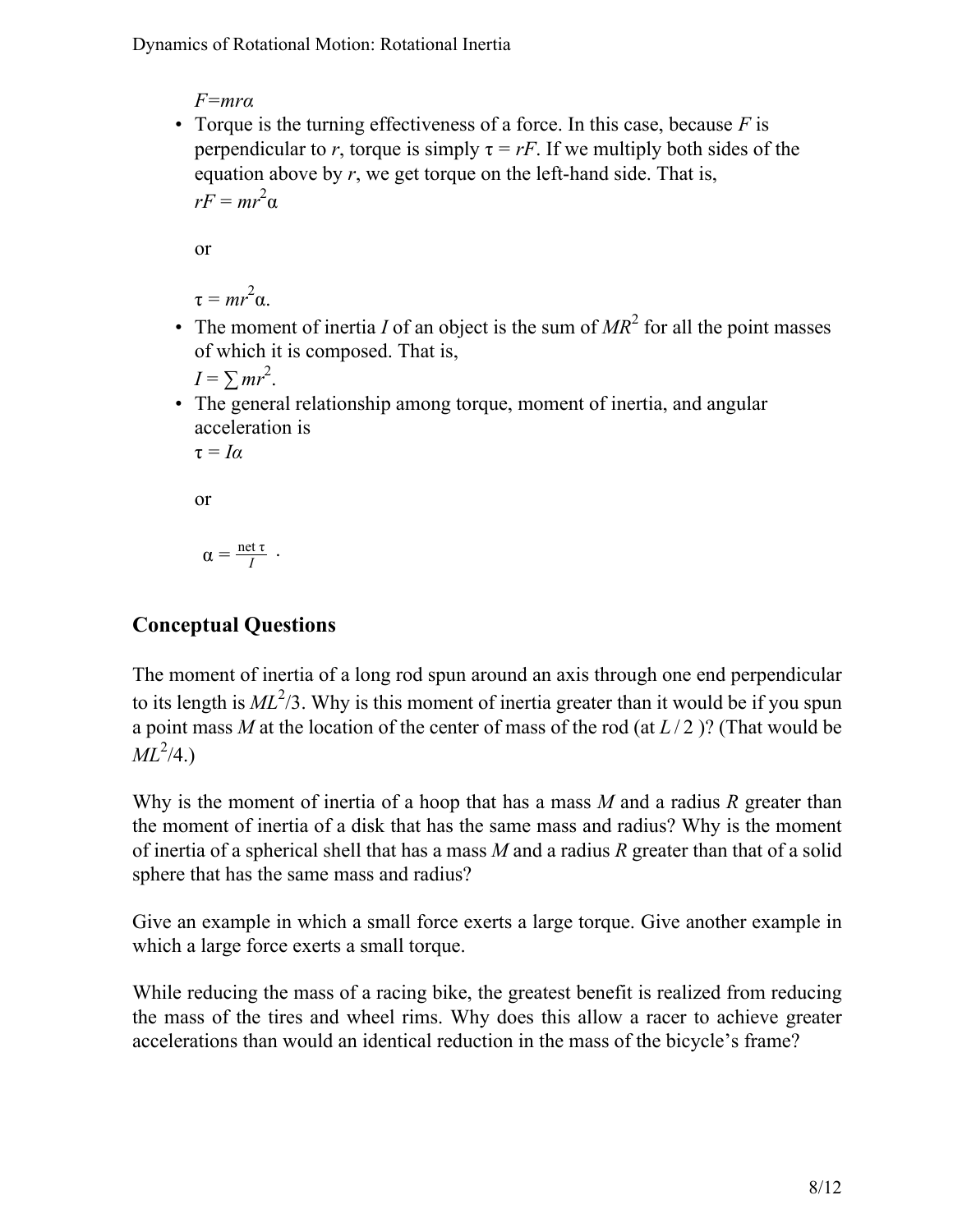

*The image shows a side view of a racing bicycle. Can you see evidence in the design of the wheels on this racing bicycle that their moment of inertia has been purposely reduced? (credit: Jesús Rodriguez)*

A ball slides up a frictionless ramp. It is then rolled without slipping and with the same initial velocity up another frictionless ramp (with the same slope angle). In which case does it reach a greater height, and why?

# **Problems & Exercises**

This problem considers additional aspects of example [Calculating](/m42179#fs-id1468671) the Effect of Mass Distribution on a [Merry-Go-Round](/m42179#fs-id1468671). (a) How long does it take the father to give the merry-go-round and child an angular velocity of 1.50 rad/s? (b) How many revolutions must he go through to generate this velocity? (c) If he exerts a slowing force of 300 N at a radius of 1.35 m, how long would it take him to stop them?

(a) 0.338 s

(b) 0.0403 rev

(c) 0.313 s

Calculate the moment of inertia of a skater given the following information. (a) The 60.0-kg skater is approximated as a cylinder that has a 0.110-m radius. (b) The skater with arms extended is approximately a cylinder that is 52.5 kg, has a 0.110-m radius, and has two 0.900-m-long arms which are 3.75 kg each and extend straight out from the cylinder like rods rotated about their ends.

The triceps muscle in the back of the upper arm extends the forearm. This muscle in a professional boxer exerts a force of  $2.00 \times 10^3$  N with an effective perpendicular lever arm of 3.00 cm, producing an angular acceleration of the forearm of 120 rad/s<sup>2</sup>. What is the moment of inertia of the boxer's forearm?

 $0.50 \text{ kg} \cdot \text{m}^2$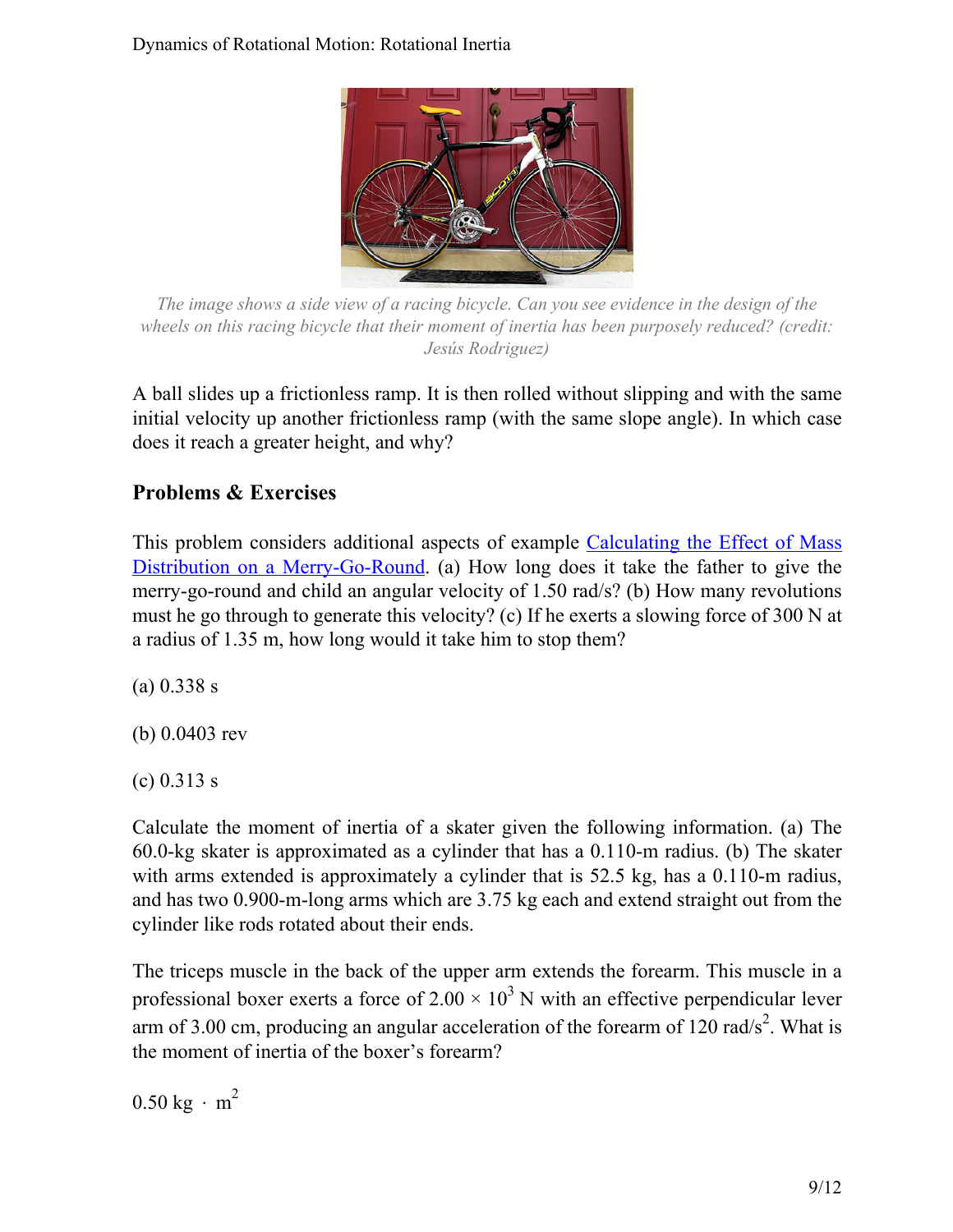A soccer player extends her lower leg in a kicking motion by exerting a force with the muscle above the knee in the front of her leg. She produces an angular acceleration of 30.00 rad/s<sup>2</sup> and her lower leg has a moment of inertia of 0.750 kg · m<sup>2</sup>. What is the force exerted by the muscle if its effective perpendicular lever arm is 1.90 cm?

Suppose you exert a force of 180 N tangential to a 0.280-m-radius 75.0-kg grindstone (a solid disk).

(a)What torque is exerted? (b) What is the angular acceleration assuming negligible opposing friction? (c) What is the angular acceleration if there is an opposing frictional force of 20.0 N exerted 1.50 cm from the axis?

- $(a) 50.4 N \cdot m$
- (b) 17.1  $\text{rad/s}^2$
- (c) 17.0  $\text{rad/s}^2$

<span id="page-9-0"></span>Consider the 12.0 kg motorcycle wheel shown in [\[link\].](#page-9-0) Assume it to be approximately an annular ring with an inner radius of 0.280 m and an outer radius of 0.330 m. The motorcycle is on its center stand, so that the wheel can spin freely. (a) If the drive chain exerts a force of 2200 N at a radius of 5.00 cm, what is the angular acceleration of the wheel? (b) What is the tangential acceleration of a point on the outer edge of the tire? (c) How long, starting from rest, does it take to reach an angular velocity of 80.0 rad/s?



*A motorcycle wheel has a moment of inertia approximately that of an annular ring.*

Zorch, an archenemy of Superman, decides to slow Earth's rotation to once per 28.0 h by exerting an opposing force at and parallel to the equator. Superman is not immediately concerned, because he knows Zorch can only exert a force of  $4.00 \times 10^7$  N (a little greater than a Saturn V rocket's thrust). How long must Zorch push with this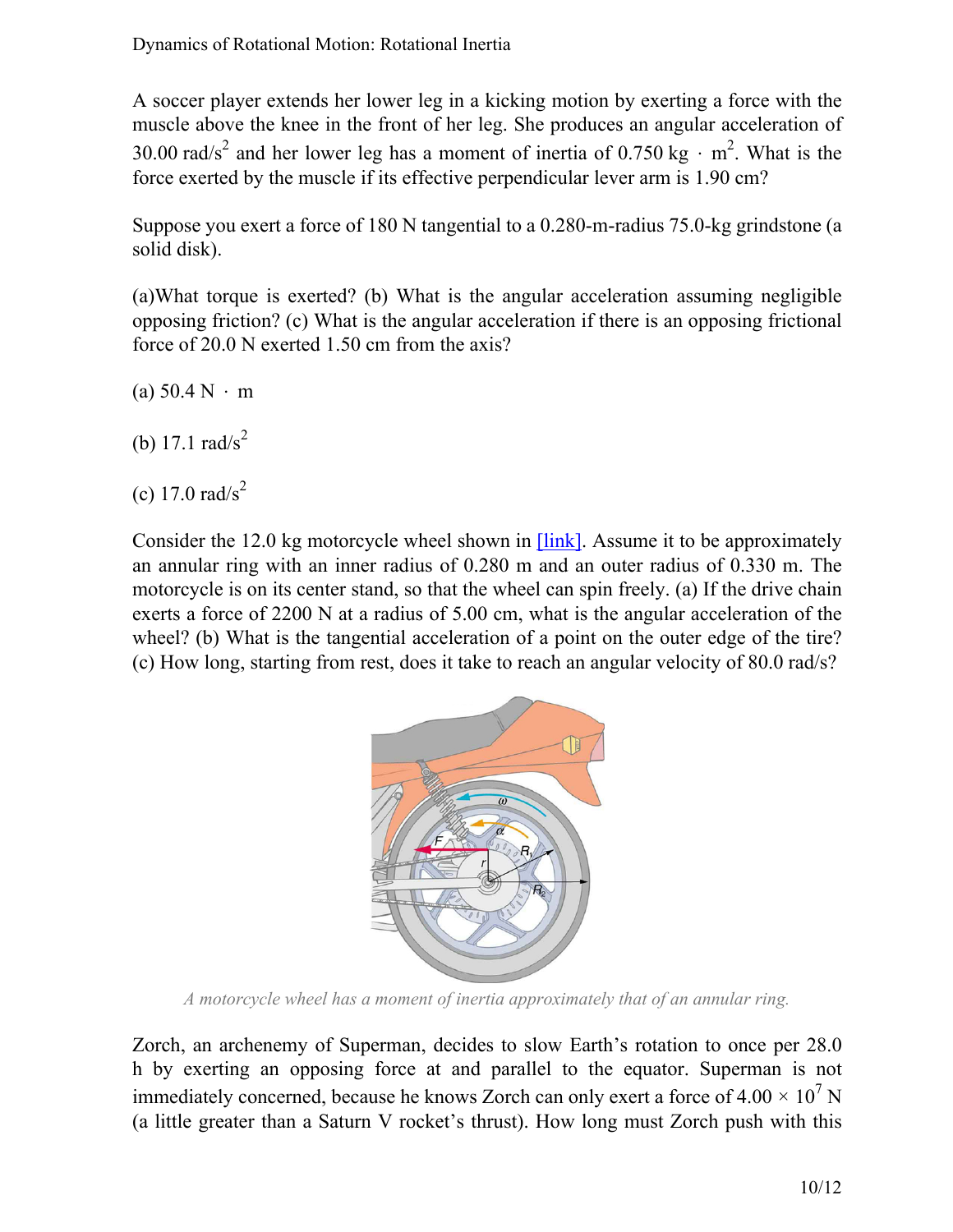force to accomplish his goal? (This period gives Superman time to devote to other villains.) Explicitly show how you follow the steps found in [Problem-Solving](/m42179#fs-id2929358) Strategy [for Rotational Dynamics.](/m42179#fs-id2929358)

 $3.96 \times 10^{18}$  s

or  $1.26 \times 10^{11}$  y

An automobile engine can produce 200 N  $\cdot$  m of torque. Calculate the angular acceleration produced if 95.0% of this torque is applied to the drive shaft, axle, and rear wheels of a car, given the following information. The car is suspended so that the wheels can turn freely. Each wheel acts like a 15.0 kg disk that has a 0.180 m radius. The walls of each tire act like a 2.00-kg annular ring that has inside radius of 0.180 m and outside radius of 0.320 m. The tread of each tire acts like a 10.0-kg hoop of radius 0.330 m. The 14.0-kg axle acts like a rod that has a 2.00-cm radius. The 30.0-kg drive shaft acts like a rod that has a 3.20-cm radius.

Starting with the formula for the moment of inertia of a rod rotated around an axis through one end perpendicular to its length  $(I = M\ell^2/3)$ , prove that the moment of inertia of a rod rotated about an axis through its center perpendicular to its length is  $I = M\ell^2/12$ . You will find the graphics in  $\boxed{\text{link}}$  useful in visualizing these rotations.

$$
I_{end} = I_{center} + m(\frac{l}{2})^2
$$
  
Thus,  $I_{center} = I_{end} - \frac{1}{4}ml^2 = \frac{1}{3}ml^2 - \frac{1}{4}ml^2 = \frac{1}{12}ml^2$ 

## **Unreasonable Results**

A gymnast doing a forward flip lands on the mat and exerts a 500-N ∙ m torque to slow and then reverse her angular velocity. Her initial angular velocity is 10.0 rad/s, and her moment of inertia is  $0.050 \text{ kg} \cdot \text{m}^2$ . (a) What time is required for her to exactly reverse her spin? (b) What is unreasonable about the result? (c) Which premises are unreasonable or inconsistent?

(a) 2.0 ms

(b) The time interval is too short.

(c) The moment of inertia is much too small, by one to two orders of magnitude. A torque of  $500 \text{ N} \cdot \text{m}$  is reasonable.

## **Unreasonable Results**